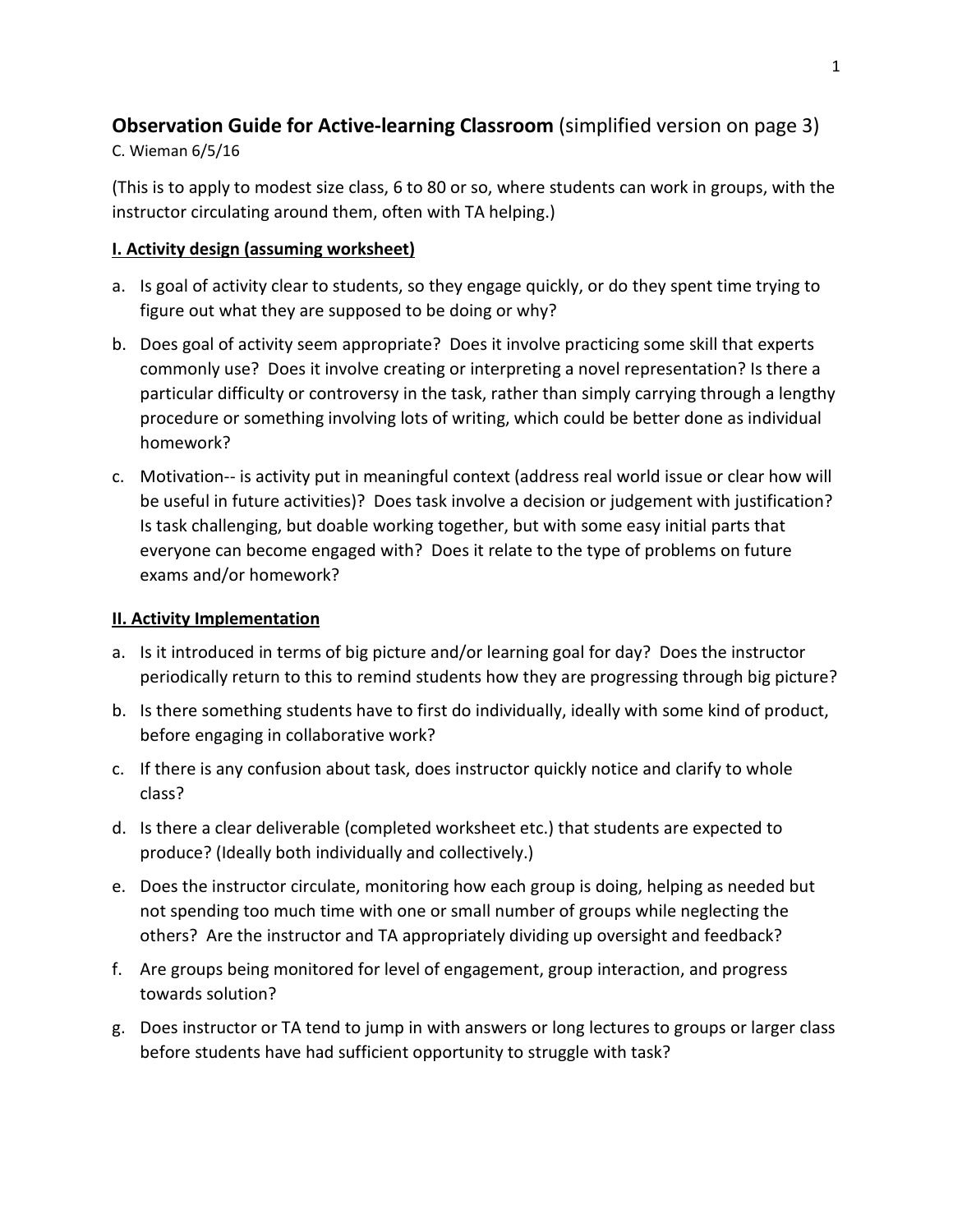- h. Are groups kept to appropriate size (2-4) so everyone can be engaged? Does the instructor intervene to encourage interaction in group where needed?
- i. Are there checkpoints at appropriate intervals, where instructor breaks in and makes sure everyone has reached a specific point, to resynchronize activities and ensure spread between groups is not getting too large and no group is stuck for too long?
- j. Is instructor monitoring progress and keeping duration of task appropriate, so few if any groups are finished for long enough to get off task, but all groups have been able to make substantial progress, before instructor brings class together for whole-class wrap up discussion?
- k. Is there appropriate wrap up, which brings out the important ideas and covers things some or all groups did not figure out, but avoiding spending time redoing what all groups already successfully completed? (i.e. is wrap-up adjusted according to how students did on the activity?). Is engagement encouraged by having various groups explain different parts of answer? Does wrap up lecture go on so long and/or repeats what they have already done, so that students start to disengage (not looking at instructor, etc.)? Do students never engage in the first place, because they know instructor will just be going through a detailed answer, regardless of what they do?
- l. Does instructor pause for questions and allow plenty of time (at least several seconds!) for students to formulate questions? Does instructor take good questions got during circulating amongst groups and bring them up during wrap up (either by telling the student is good question, wait and ask during wrap up if appropriate, or repeating the question asked)?

### **III. Student understanding and engagement**

- a. How many students are off task and for how long? Are all students productively engaged, both individually when supposed to be, and as part of group when supposed to be?
- b. When groups are stopped and raising their hands with a question, does instructor or TA notice them quickly? Are there times when multiple groups are waiting with hands raised waiting for help?
- c. Are there any students who are being excluded from group discussions? Are these issues of chair and table layout, group size, gender or ethnicity? Does instructor notice and intervene to encourage collaboration?
- d. Are most groups getting activity nearly completed?
- e. Are many students asking deep questions during activity wrap up phase?
- f. Are there students not asking questions of the instructor, but whispering to neighbors during or right after instructor talking or at start of next activity? (May indicate they have question but are uncomfortable asking.)